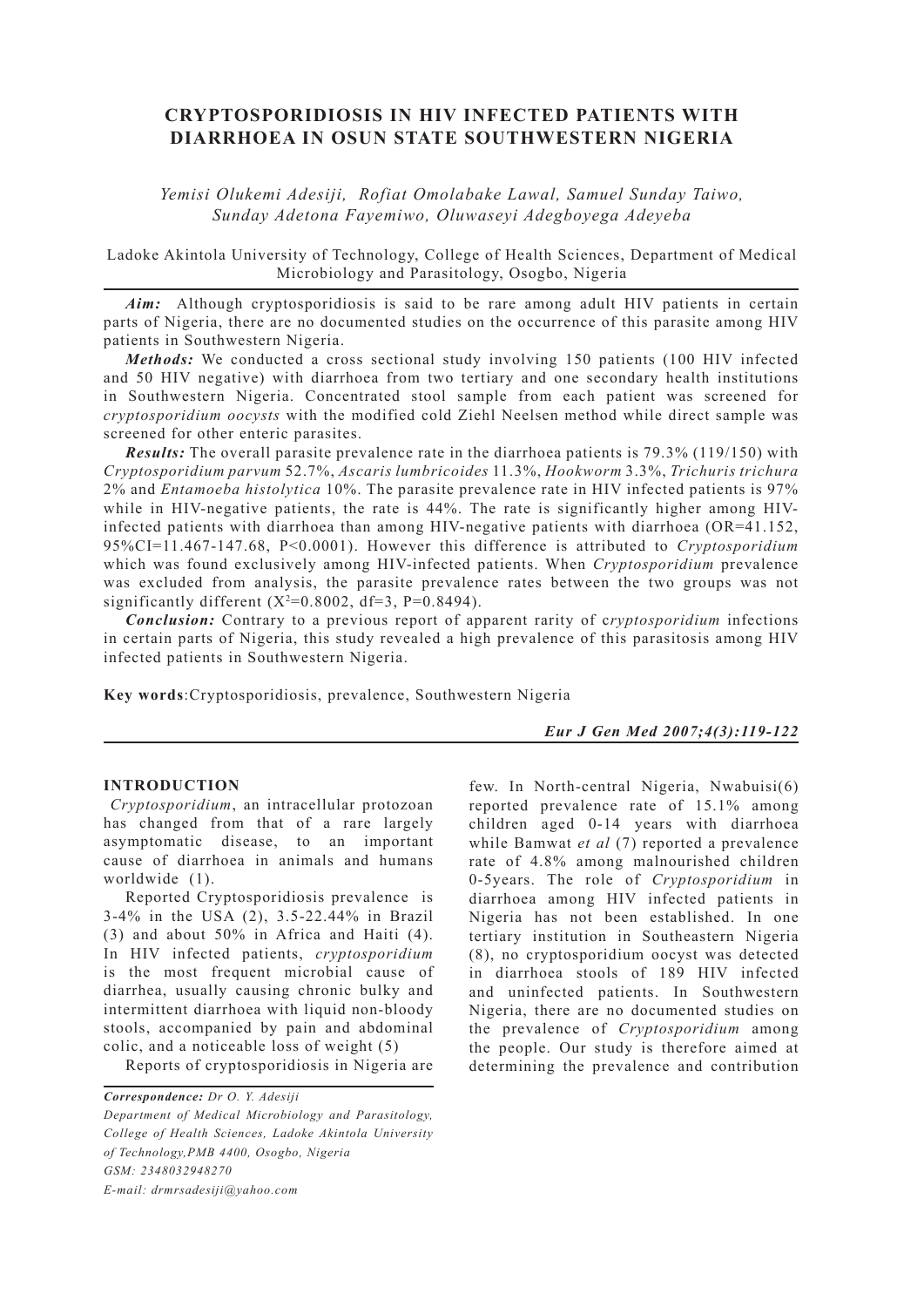| Age group |    | Male Female | Total |  |  |
|-----------|----|-------------|-------|--|--|
| $6 - 15$  |    |             |       |  |  |
| $16 - 25$ | 10 | 12          | 22    |  |  |
| $26 - 35$ | 19 | 23          | 42    |  |  |
| $36 - 45$ | 14 | 12          | 26    |  |  |
| $46 - 55$ | 5  |             |       |  |  |
| Total     | 51 | 49          | 100   |  |  |
|           |    |             |       |  |  |

**Table 1. Age and sex distribution of HIVinfected patients with diarrhoea**

*Mean age = 28.4±11.19*

of *Cryptosporidium* to diarrhoea among HIV infected patients, the knowledge of which will help in management of HIV related opportunistic infections in our environment.

## **MATERIALS AND METHODS**

#### *Study area*

This cross sectional study was conducted in three selected health care facilities in Osun State of Nigeria; State Hospital, Ilesha; Ladoke Akintola University Teaching Hospital, Osogbo and Obafemi Awolowo University Teaching Hospital Complex, Ile-Ife between July and October 2005.

#### *Subjects*

One hundred HIV-infected individuals presenting with diarrhoea were recruited among the patients admitted to HIV or Haematology clinics of the health institutions and 50 HIV-negative individuals with diarrhoea admitted to the medical outpatient or admitted on the wards were included as controls. HIV was diagnosed using a combination of an HIV-1 ELISA screening and a Western blot confirmatory technique or where the latter is not available, using 2 different ELISA methods. Diarrhoea was defined as passage of more than 3 loose or watery stools in 24 hours and was acute if it lasts for less than 14 days and persistent/ chronic if it lasts for 14 or more days(9).

#### *Specimen collection*

Stool samples were collected from each subject into a clean Universal bottle and transported to the medical microbiology laboratory of Ladoke Akintola University Teaching Hospital for analysis. Each subject was interviewed to collect relevant demographic data.

#### *Methodology*

A direct sample of the stool was made with both saline and iodine mounts on clean grease free slides and examined under the microscope first with 10x and then 40x objective lens for

| Age group | Male | Female | Total |
|-----------|------|--------|-------|
| $6 - 15$  |      |        |       |
| $16 - 25$ | 9    |        | 17    |
| $26 - 35$ | 6    | 10     | 16    |
| $36 - 45$ | 3    |        |       |
| $46 - 55$ | 2    |        | 3     |
| Total     | 2.2. | 28     | 50    |

*Mean age = 28.4±11.19*

ova and cysts of parasites. A sample of the stool was concentrated using formol ether method concentration technique (10).

Detection of *Cryptosporidium* oocysts in the concentrated stool was done using the modified cold Ziehl Neelsen staining technique (11). Briefly, a concentrated smear of the stool was made on a clean grease-free slide and fixed in methanol for 3 minutes. The slide was immersed in cold Carbol fuchsin and stained for 15 minutes. It was then thoroughly rinsed in tap water and decolorized in 1% HCl  $(v/v)$  in methanol for 10-15 minutes. After rinsing again in tap water, the slide was counterstained with 0.4% malachite green for 30 seconds. The slide was then air-dried and observed under the compound light microscope using 40x objective lens for the presence of *Cryptosporidium* oocysts, which was confirmed under the oil-immersion objectives, as small pink to red spherules on pale green background

### *Data analysis*

Demographic and other data obtained were analysed with a PC containing GraphPad software (GraphPad Software Inc, San Diego, USA). Significant differences between categorical variables were determined using Chi square or Fisher exact tests and  $P < 0.05$ was taken as significant value.

## **RESULTS**

A total of 150 patients with diarrhoea were investigated for cryptosporidiosis in three health institutions in Osun State, Southwestern Nigeria; 100 (51 males, 49 females, age range 9-54 years, mean age 32.04±9.62) were HIV infected and 50 (22 males, 28 females, age range 9-56 years, mean age 28.4±11.9) were HIV negative and served as controls (Tables 1 and 2).

The overall parasite prevalence rate in the diarrhoea patients is 79.3% (119/150) with *Cryptosporidium parvum* 52.7%, *Ascaris lumbricoides* 11.3%, Hookworm 3.3%, *Trichuris trichura* 2% and *Entamoeba*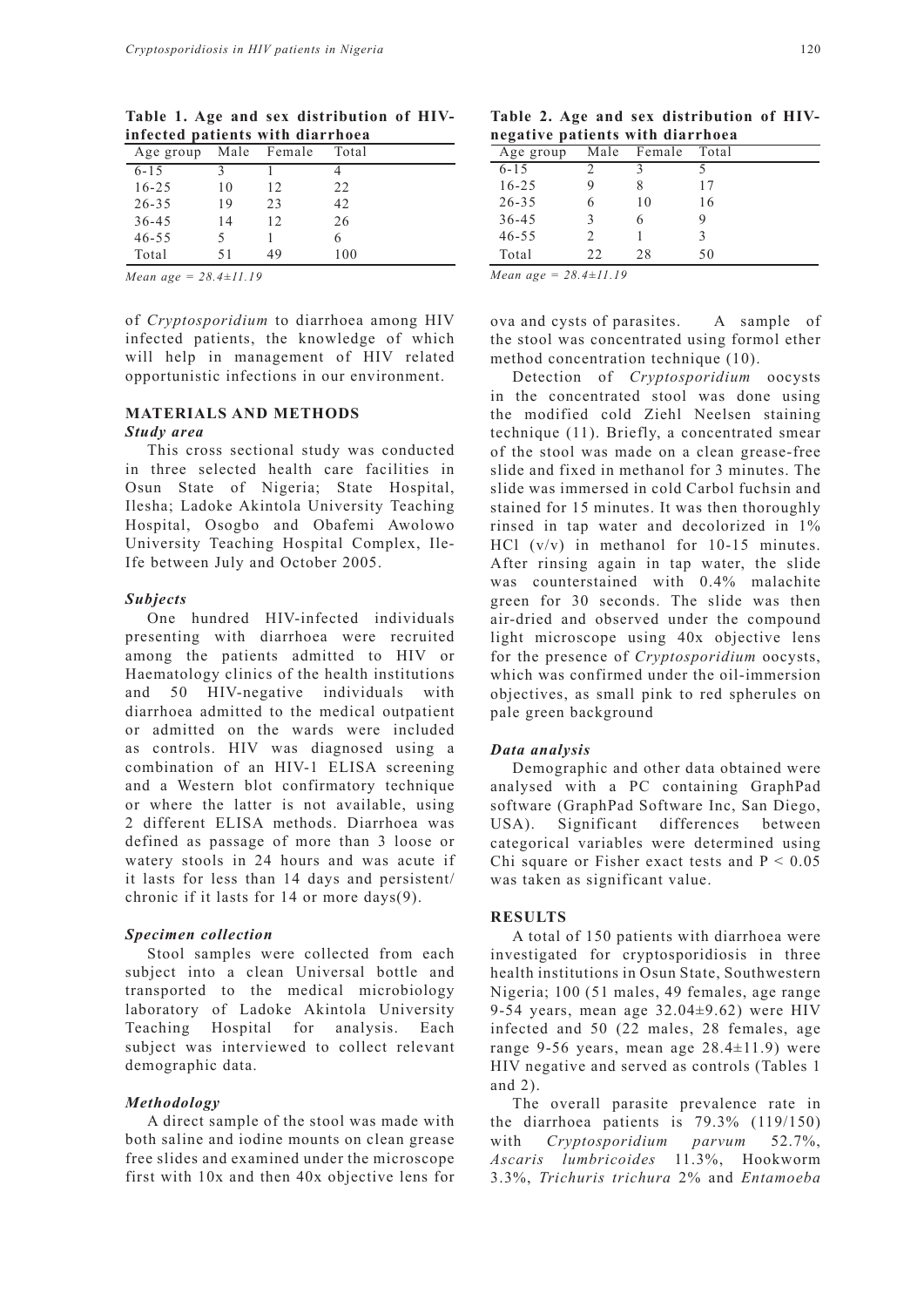| Parasite types  | (n:100) | HIV-infected HIV-negative<br>(n:50) | Total $(\% )$<br>(n:150) |
|-----------------|---------|-------------------------------------|--------------------------|
| Cryptosporidium | 79      |                                     | 79 (52.7)                |
| Ascaris         | Q       | 8                                   | 17(11.3)                 |
| Hookworm        |         |                                     | 5(3.3)                   |
| Trichuris       |         |                                     | 3(2)                     |
| Entamoeba       | 6       |                                     | 15(10)                   |
| Total           | 97      | 22                                  | 119(79.3)                |

**Table 3. Distribution of parasites isolated from stool of patients with diarrhoea in 3 health institutions in Southwestern Nigeria**

*Fisher Exact OR=41.152, 95%CI=11.467-147.68, P<0.0001*

*X2 =0.8002, df=3, P=0.8494 (Minus Cryptosporidium prevalence)*

*histolytica* 10% (Table 3). The parasite prevalence rate in HIV infected patients is 97% while in HIV-negative patients, the rate is 44%. The rate is significantly higher among HIV-infected patients with diarrhoea than among HIV-negative patients with diarrhoea (OR=41.152, 95%CI=11.467- 147.68, P<0.0001). However this difference is attributed to *Cryptosporidium* which was found exclusively among HIV-infected patients. When *Cryptosporidium* prevalence was excluded from analysis, the parasite prevalence rates between the two groups was not significantly different  $(X^2=0.8002, df=3,$  $P=0.8494$ ).

# **DISCUSSION**

Diarrhoea is a common complication of HIV infections, inducing weight loss and cachexia and occurring in almost 90% of AIDS patients in developing countries (12). *Cryptosporidium* is a well established cause of diarrhoea among HIV infected patients worldwide with prevalence of infection ranging from 3% in developed countries to 50% in developing countries (13). However, the role of this parasite in the occurrence of diarrhoea among adult patients with HIV infection in Nigeria is not established. In a study carried out in a tertiary institution in Southeastern Nigeria (8) using modified cold Ziehl Neelsen staining technique, *Cryptosporidium* was not detected in stool samples of 189 HIV infected and non-infected patients with diarrhoea. This sharply contrasts the finding in our study using the same detection method where an overall *Cryptosporidium* prevalence of 52.7% is reported and 79% prevalence rate among HIV infected patients. The reason for this large difference can be related to the known fact that HIV opportunistic infections, cryptosporidiosis inclusive, tend to vary from one locality to another and from one country to the other depending on the level

of contamination of water, foodstuff and contacts with animals, which are important factors in dissemination of the parasite (14).

Cryptosporidiosis in Nigeria has been reported from tertiary institutions mainly among children in North-central (6, 7, 15) and South-south Nigeria (16). Our study on *Cryptosporidium* among diarrhoea patients appears to be the first from Southwestern Nigeria involving two tertiary and one secondary health institutions. The *Cryptosporidium* prevalence rate of 52.7% reported among these diarrhoea patients is similar to rates reported from other African countries(4) indicating that cryptosporidiosis is an important opportunistic parasitic disease causing diarrhoea among HIV infected patients in Nigeria. This is especially so as this parasite was detected in stool samples of only HIV infected patients and this further highlights the association between immunodepression and cryptosporidiosis.

Although the overall parasite prevalence rate was higher among HIV infected patients when compared to HIV negative patients with diarrhoea in this study, this was mainly due to the high *Cryptosporidium* prevalence of 79% among the HIV infected patients. When this was removed, the prevalence rates of other parasites were not significantly different among the HIV infected and HIV negative patients.

The mechanism by which *Cryptosporidium* cause diarrhoea is not well known. Inflammatory response to the infection is variable and may be modified by co-pathogens such as *Cytomegalovirus*. However, histologic evidence of gastrointestinal mucosa injury has been reported with clinical manifestations influenced in part by the anatomic distribution of the infection with extensive infections involving both small and large intestines producing the most severe illness (17)